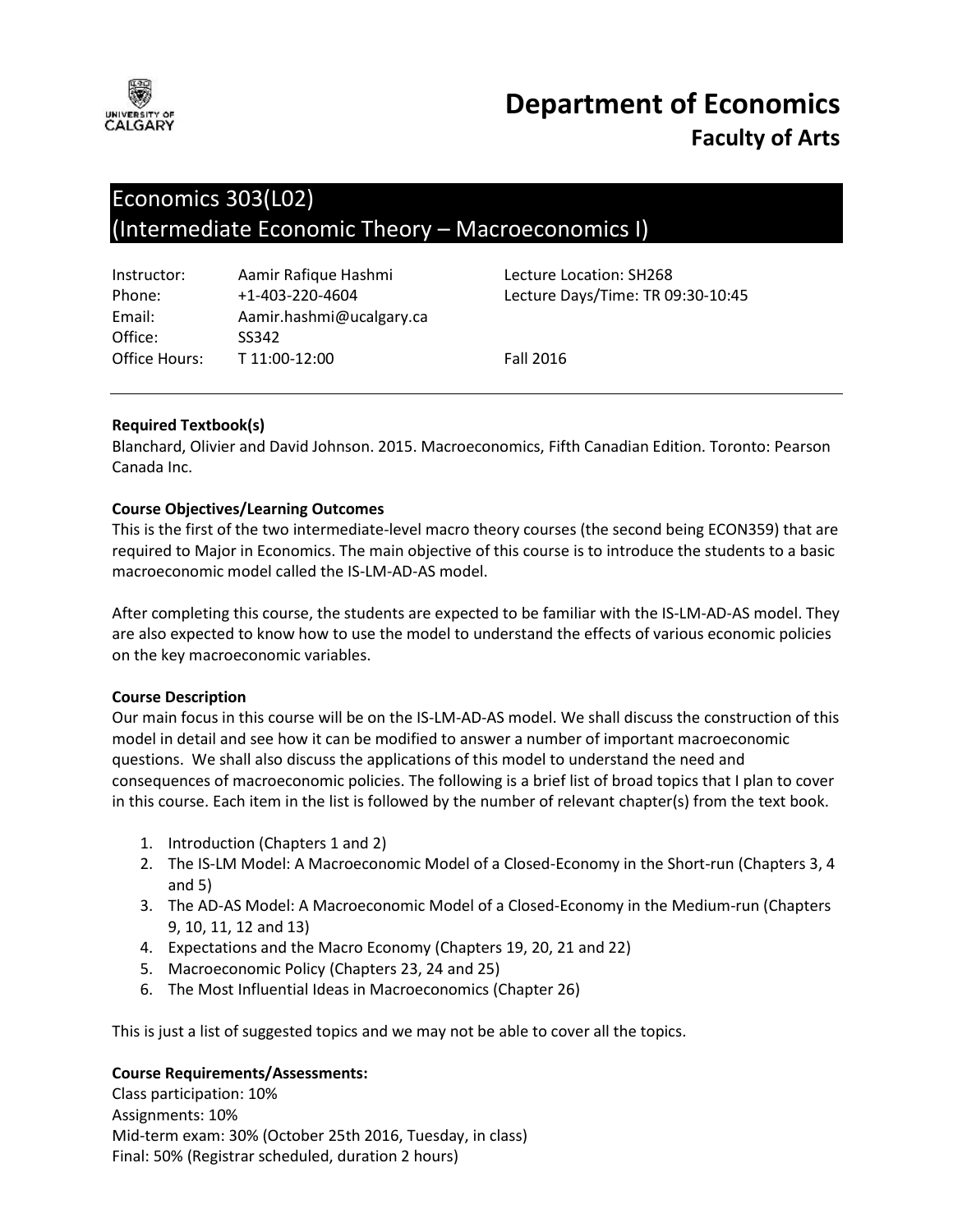Non-programmable calculators **WILL** be allowed during the writing of tests or final examinations.

Tests and exams **WILL not** involve multiple choice questions.

**Desire2Learn:** This course will make use of the Desire2Learn (D2L) platform. Students who are registered in the course can log on at [http://d2l.ucalgary.ca](http://d2l.ucalgary.ca/) through their student centre. Please note that D2L features a class e-mail list that may be used to distribute course-related information. These e-mails go to your University of Calgary e-mail addresses only.

#### **Grade Determination and Final Examination Details**

Department of Economics Criteria for Letter Grades. Economics professors use the following criteria when assigning letter grades:

| Grade        | Grade | Description                     | Grade | Grade       | Description                            |
|--------------|-------|---------------------------------|-------|-------------|----------------------------------------|
|              | Point |                                 |       | Point       |                                        |
|              |       |                                 |       |             |                                        |
|              | Value |                                 |       | Value       |                                        |
| A+           | 4.00  | Outstanding                     | $C+$  | 2.30        |                                        |
| A            | 4.00  | Excellent-superior performance, | C     | 2.00        | Satisfactory - basic understanding of  |
|              |       | showing-comprehensive           |       |             | the subject matter                     |
|              |       | understanding of subject matter |       |             |                                        |
| A-           | 3.70  |                                 | $C-$  | 1.70        | Receipt of a grade point average of    |
|              |       |                                 |       |             | 1.70 may not be sufficient for         |
|              |       |                                 |       |             | promotion or graduation. (See          |
|              |       |                                 |       |             | individual undergraduate faculty       |
|              |       |                                 |       |             | regulations.)                          |
|              |       |                                 |       |             |                                        |
| $B+$         | 3.30  |                                 | D+    | 1.00        |                                        |
| <sub>B</sub> | 3.00  | Good - clearly above average    | D     | 1.00        | Minimal pass - marginal                |
|              |       | performance with knowledge of   |       |             | performance; generally insufficient    |
|              |       | subject matter generally        |       |             | preparation for subsequent courses     |
|              |       | complete.                       |       |             | in the same subject.                   |
| $B -$        | 2.70  |                                 | F     | $\mathbf 0$ | Fail - unsatisfactory performance or   |
|              |       |                                 |       |             |                                        |
|              |       |                                 |       |             | failure to meet course requirements    |
|              |       |                                 |       | $\Omega$    | Incomplete - unsatisfactory (effective |
|              |       |                                 |       |             | January 2007)                          |

#### **Grading Scale**

| A+   | $95 - 100$ | В  | $73 - 76$ | C- | $60 - 62$ |
|------|------------|----|-----------|----|-----------|
| А    | $85 - 94$  | B- | $70 - 72$ | D+ | $56 - 59$ |
| А-   | $80 - 84$  | C+ | $67 - 69$ | D  | $50 - 55$ |
| $B+$ | $77 - 79$  |    | $63 - 66$ |    | $0 - 49$  |

A passing grade on any particular component of the course is not required for a student to pass the course as a whole.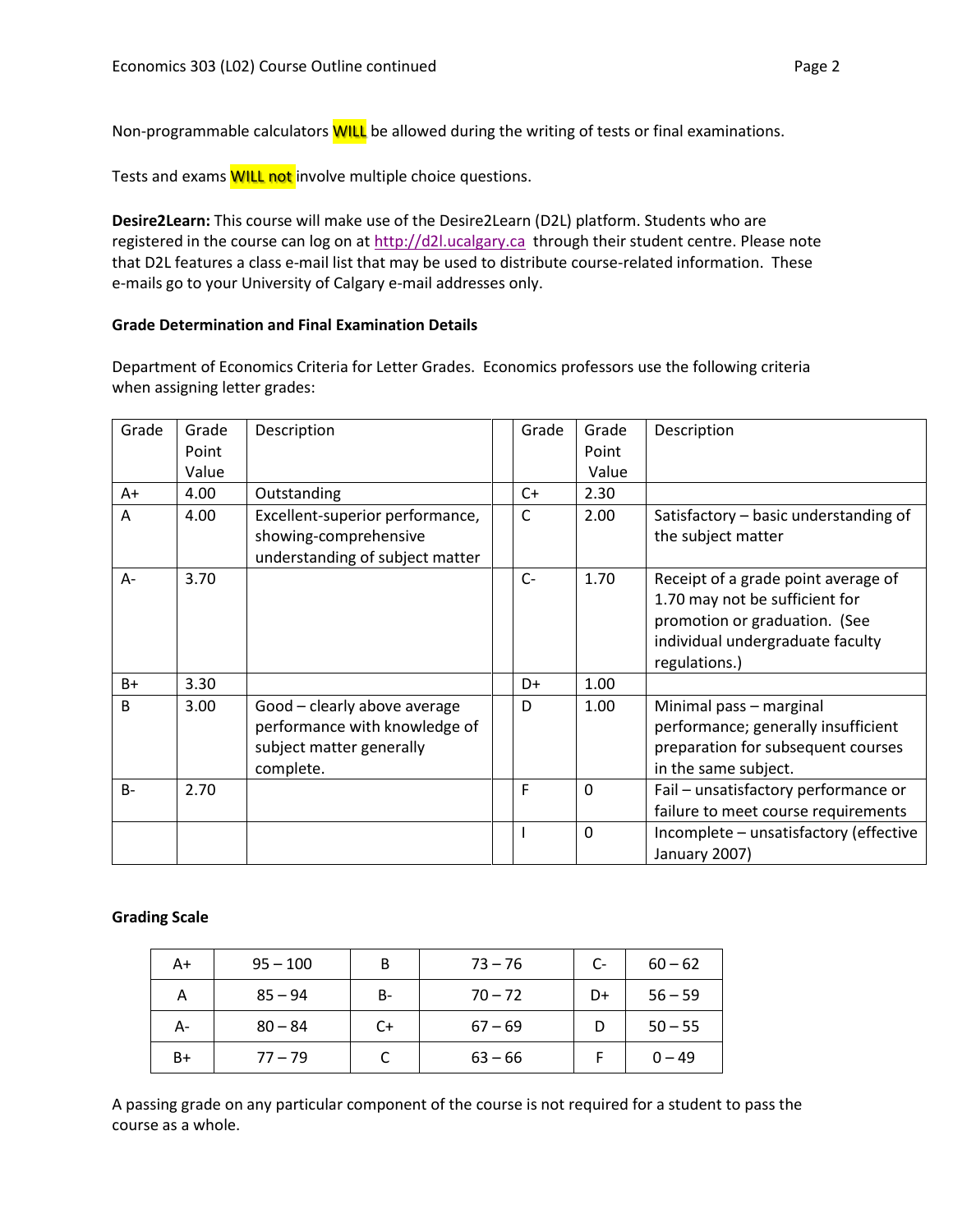#### **Reappraisal of Grades**

#### **For reappraisal of graded term work, see Calendar I.2 <http://www.ucalgary.ca/pubs/calendar/current/i-2.html>**

### **For reappraisal of final grade, see Calendar I.3**

**<http://www.ucalgary.ca/pubs/calendar/current/i-3.html>**

A student who feels that a piece of graded term work (e.g., term paper, essay, test) has been unfairly graded, may have the work re-graded as follows. The student shall discuss the work with the instructor within 15 days of being notified about the mark or of the item's return to the class; no reappraisal of term work is permitted after the 15 days. If not satisfied, the student shall immediately take the matter to the Head of the department offering the course, who will arrange for a reassessment of the work within the next 15 days. The reappraisal of term work may cause the grade to be raised, lowered, or to remain the same. If the student is not satisfied with the decision and wishes to appeal, the student shall address a letter of appeal to the Dean of the faculty offering the course within 15 days of the unfavorable decision. In the letter, the student must clearly and fully state the decision being appealed, the grounds for appeal, and the remedies being sought, along with any special circumstances that warrant an appeal of the reappraisal. The student should include as much written documentation as possible.

#### **Plagiarism and Other Academic Misconduct**

Intellectual honesty is the cornerstone of the development and acquisition of knowledge and requires that the contribution of others be acknowledged. Consequently, plagiarism or cheating on any assignment is regarded as an extremely serious academic offense. Plagiarism involves submitting or presenting work in a course as if it were the student's own work done expressly for that particular course when, in fact, it is not. Students should examine sections of the University Calendar that present a Statement of Intellectual Honesty and definitions and penalties associated with Plagiarism/Cheating/Other Academic Misconduct,

<http://www.ucalgary.ca/pubs/calendar/current/k-2.html>

#### **Academic Accommodation**

Students seeking an accommodation based on disability or medical concerns should contact Student Accessibility Services; SAS will process the request and issue letters of accommodation to instructors. For additional information on support services and accommodations for students with disabilities Visit [www.ucalgary.ca/access/.](http://www.ucalgary.ca/access/)

Students who require an accommodation in relation to their coursework based on a protected ground other than disability should communicate this need in writing to their Instructor. The full policy on Student Accommodations is available at [http://www.ucalgary.ca/policies/files/policies/student](http://www.ucalgary.ca/policies/files/policies/student-accommodation-policy.pdf)[accommodation-policy.pdf](http://www.ucalgary.ca/policies/files/policies/student-accommodation-policy.pdf)

#### **Absence from a Quiz/Test/Exam**

THERE WILL BE NO MAKEUP OR DEFERRED QUIZZES/TESTS/EXAMS under any circumstances, nor may the quizzes/tests/exams be written early. Students unable to write the quizzes/tests/exams because of documented illness, family emergency, religious observance, or university-sanctioned event will have the weight shifted to the final examination; otherwise a grade of zero will be assigned. If a student cannot write their final exam on the date assigned by the Registrar's Office, they need to apply for a